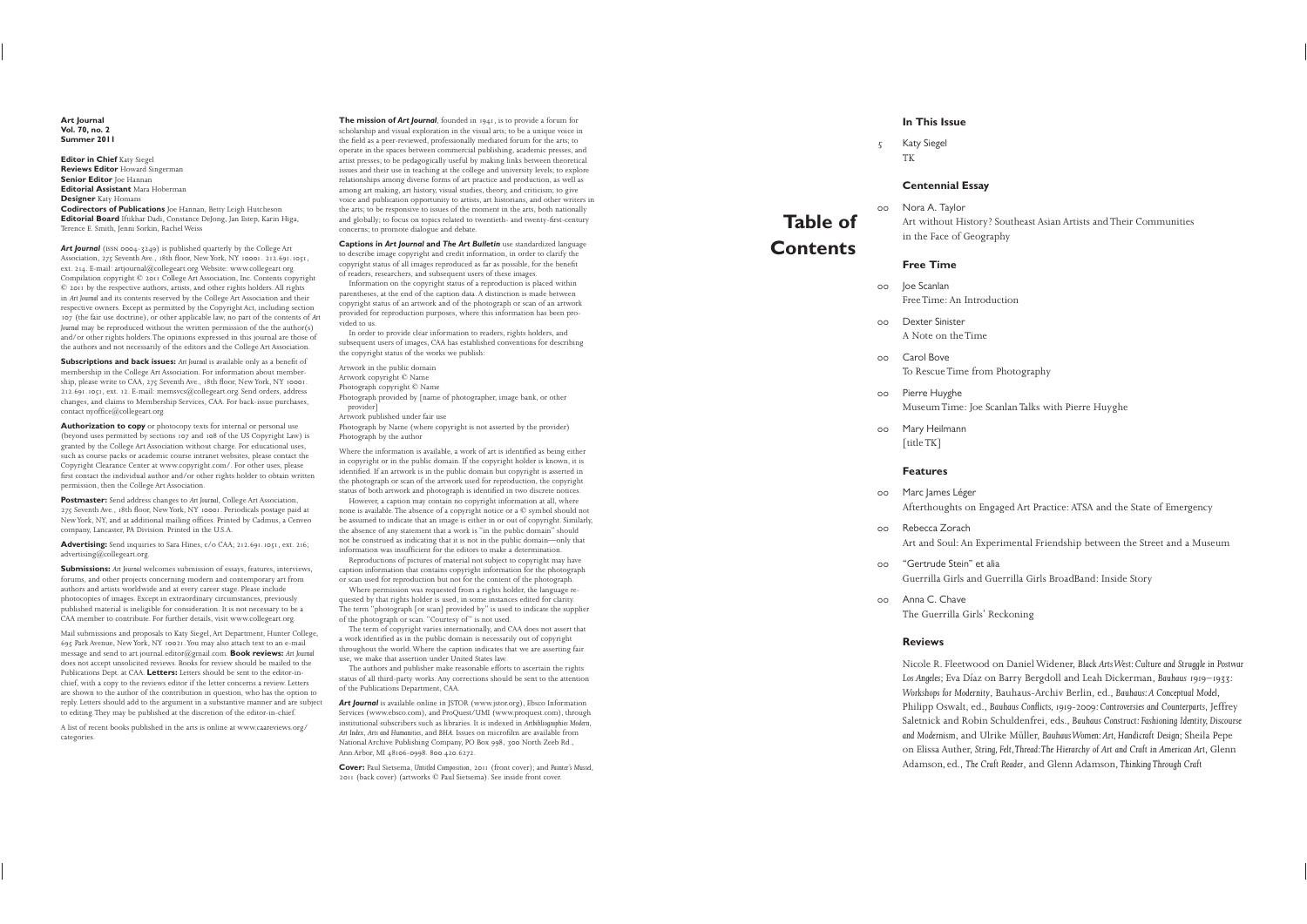**7 art**journal

1. Lee Weng Choy, "Citing and Re-Siting," *Art Journal* 60, no. 2 (Summer 2001): 24.

2. See, for example, Apinan Poshyananda, *Modern Art in Thailand: Nineteenth and Twentieth Centuries* (Singapore: Oxford University Press, 1992); Astri Wright, *Soul, Spirit, Mountain: Preoccupations of Indonesian Contemporary Painters* (Singapore: Oxford University Press, 1993); Nora A. Taylor, *Painters in Hanoi: An Ethnography of Vietnamese Art* (Honolulu: University of Hawaii Press, 2004, rep. Singapore: NUS Press, 2009); Ingrid Muan, "Citing Angkor: Cambodian Arts in the Age of Restoration, 1918–2000" (PhD diss., Columbia University, 2001); Patrick Flores, *Painting History: Revisions in Philippine Colonial Art* (Manila: University of Philippines Press, 1998); and Andrew Ranard. *Burmese Painting: A Linear and Lateral History* (Bangkok: Silkworm Press, 2009).

3. Sue Hajdu, "Missing in the Mekong," *Contemporary Visual Art and Culture Broadsheet* 38, no. 4

 $(2009) \cdot 267 - 69$ 

**Nora A. Taylor**

# **Art without History? Southeast Asian Artists and Their Communities in the Face of Geography**

The critic Lee Weng Choy once described Singapore as an "ahistorical society that seems to live only in the present tense, and claims no need for the past, let alone a sophisticated consciousness of history." In Lee's view, Singapore suffers from a case of postmodernity. But to deny it history is vaguely reminiscent of a time, during the period of colonialism, when all Southeast Asians were denied a history as well as a present. When colonial explorers came to the "lands below

> the winds," as they called the region between China and India in the late nineteenth century, they found Chinese writing systems and Indian religions, and concluded that the inhabitants of the lands lacked original culture, or that whatever culture they did possess was not theirs. The colonial explorers felt this gave them the right to patronize the locals and take possession of their artifacts.

With the colonial era long gone, where does the West stand a century later in relation to Southeast Asian culture? Singapore may not have a history, but it is one of two countries in Southeast Asia, along with Thailand, to have a pavilion at the Venice Biennale. It is also the home of the only art museum devoted exclusively to Southeast Asian art. Since the field of modern and contemporary Southeast Asian art history has developed in the postcolonial era, scholars have focused their attentions on individual countries within the area rather than the region as a whole. Studies of the evolution of modern art from colonialism to the 1990s in Thailand, Indonesia, Vietnam, Cambodia, the Philippines, and, most recently, Myanmar, have been published based on dissertations and intense in-country field research.<sup>2</sup> Many of these texts argue for the recognition of "other modernities," and the abandonment of hegemonic notions of Western modernity. Artists, however, have begun to move beyond this opposition of East versus West and engage in an inter-regional conversation. While scholars at American universities may care whether these artists were recognized and accepted by Western institutions of modern art, it has become much more important for artists to participate in community projects that cross, and indeed eliminate altogether, the borders that colonial maps had so eagerly drawn. The creation of ASEAN, the Association of South East Asian Nations, in 1967 may have seemed like an artificial concept, one that defied the very essence of postcolonial nationalism, but over time, it appears, at least in terms of the development of modern and contemporary art in the region, that creating bridges between different Southeast Asian nations is not only essential to the fostering of artistic creativity but also much more fitting to the nature of Southeast Asian culture and geography.

This is not everyone's opinion. In a rather biting critique of the most recent installment of the Asia-Pacific Triennial in Brisbane, Australia, this past winter, the Ho Chi Minh City–based Australian writer, artist, and curator Sue Hajdu deplored the artificial grouping together of artists from the Mekong region.<sup>3</sup> Hajdu claimed that using the term "Mekong" was a curatorial strategy that did not reflect the way in which Southeast Asian artists perceive their own sense of place. She contends that no artist she met in Southeast Asia felt affinity with any place other than his or her own nation. This is not my experience, however. In my own research, I found quite the opposite. If anything characterizes Southeast

#### **Sopheap Pich,** *Caged Heart***, 2009,** wood, bamboo, rattan, burlap, wire, dye, metal farm tools, installation view, Tyler Rollins Fine Art, New York, 2009 (artwork © Sopheap Pich; photograph by the author)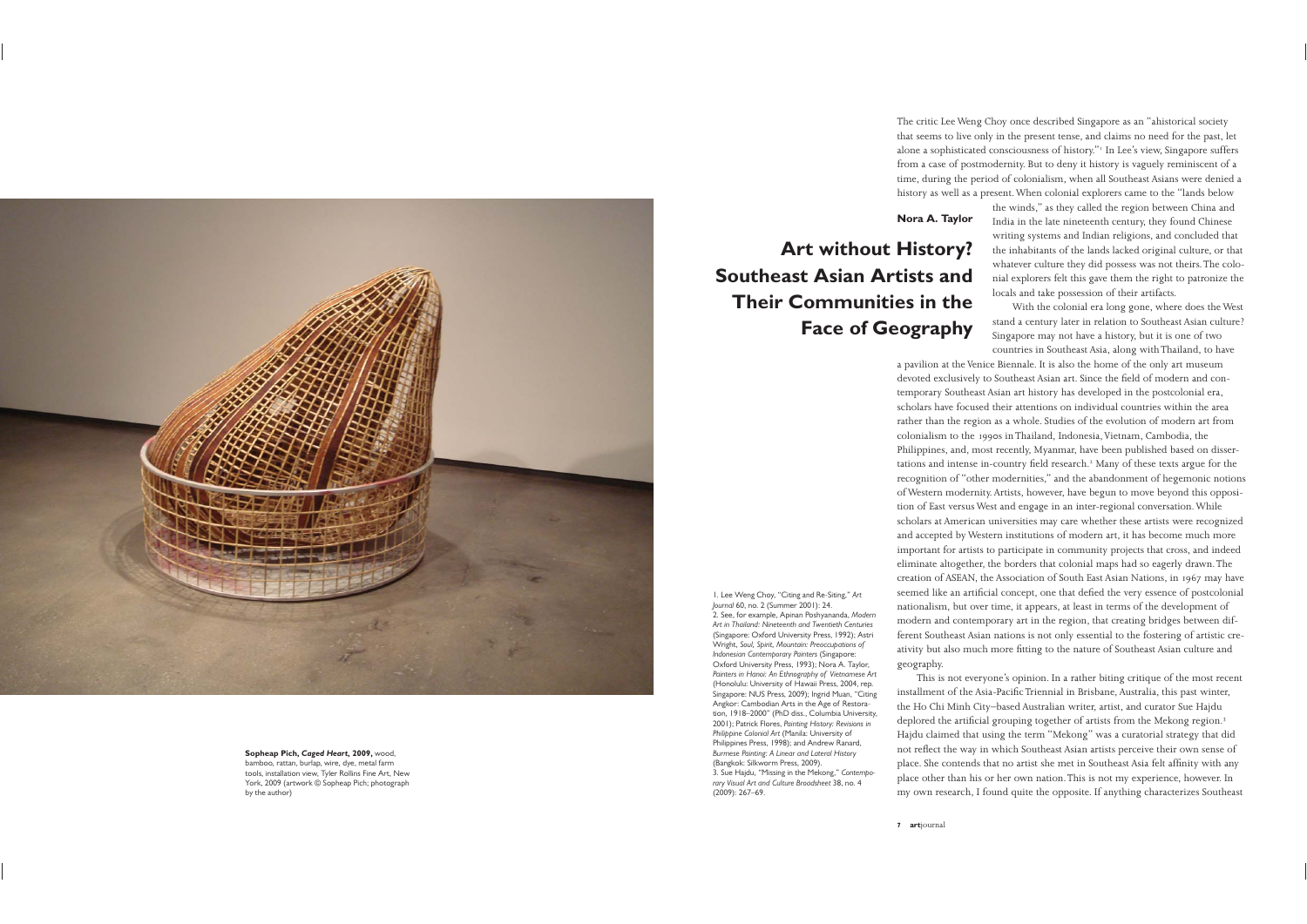4. *Projects 93: Dinh Q. Le*, June 30, 2010–January 24, 2011, Museum of Modern Art, New York, curated by Klaus Biesenbach. 5. See the list at www.aaa.org.hk/onlineprojects/ bitri/en/didyouknow.aspx.

Asian artists, it is their affinity with their close neighbors. This is especially true in the twenty-first century as cross-border, transnational exchanges that defy categorization become more frequent. Southeast Asian artists, who are little noticed by curators in Europe and America, do not need validation from the West, necessarily, nor do they need to be "mapped" onto the contemporary art world.

The idea that Southeast Asians lack "identity" dates to the colonial period and has been perpetuated by the art market. The first sales of modern and contemporary Southeast Asian paintings at Sotheby's in Singapore prominently featured the works of European artists who had traveled to the region in the early part of the twentieth century, some of whom founded art schools that later became national art academies after independence from colonial rule. In the 1996 Sotheby's sales catalogues, German, Swiss, Belgian, and Dutch artists were labeled under the rubric of Indo-European painters, among them Walter Spies ( $1895-1942$ ), Theo Meier ( $1908-1982$ ), Adrien Le Mayeur de Merprès ( $1880-$ 1958), and Rudolph Bonnet (1895–1978), who lived in Bali, to name a few, as well as Victor Tardieu (1867–1937), Joseph Inguimberty (1896–1971), and André Maire ( $1898-1985$ ) who lived in Indochina. The problem is not so much the label per se, but rather that European artists are included in these sales at all. The irony is likely lost on the auctioneers, but the presence of these artworks in the sales indicates how fluid or, rather, imprecise the definition of modern and contemporary Southeast Asian art had been in the 1990s. Not that auction houses are by any means the sole measure of accuracy of interpretation or representation of artists in art history books, but in the case of a still-developing field such as Southeast Asian art history, it is rather unfortunately taken as "the only truth." For lack of scholarship in the field of modern and contemporary Southeast Asian art, buyers, and dealers, certainly, but curators and educators as well, take the information provided by these catalogues as factual. This may be changing, but in 1996, there were very few scholarly studies of these artists on which students of art history could rely. The other irony of the situation is that collectors of these so-called Indo-European paintings, according to experts that I spoke to at Sotheby's and now Christie's, where the sales continue, are predominantly wealthy Indonesians for the works made in Bali, and overseas Vietnamese for the Indochinese ones. This may be a case of retribution or a manifestation of retaliation for colonialism, whereby wealthy citizens of former colonies demonstrate their power to "buy back" what was taken from them, or else simply to show off their status as nouveaux riches, on par with those who patronized these artists during the colonial period—something that the natives could never do.

operates on a large budget and has successfully lured artists from Southeast Asia to the "white cube setting." Rollins is counting on the fact that awareness of contemporary Southeast Asian artists is growing in the United States. Individually speaking, outside of their national boundaries, Southeast Asian artists have never been as visible in biennial and international exhibitions as in the past few years. The Asia Society in New York has held two major retrospectives of work by Southeast Asian artists since it began collecting and exhibiting contemporary art in the late 1990s. The Thai artist Montien Boonma ( $1957-2000$ ) had a solo retrospective in 2003, curated by the Thai art historian Apinan Poshyananda, several years after the Asia Society held its breakthrough exhibition of contemporary art from Asia, *Traditions/Tensions*, which included artists from three Southeast Asian countries. The Vietnamese artist Dinh Q. Le (born in 1968) had a solo show there in 2005 and is now the first artist of Vietnamese descent to have a solo show at the Museum of Modern Art. *Projects 93: Dinh Q. Le* consists of the work *The Farmers and the Helicopters*, a three-channel video and a helicopter hand-built from scrap parts by the farmer Le Van Danh and a mechanic, Tran Quoc Hai. The artist made the video in collaboration with Phu-Nam Thuc Ha and Tuan Andrew Nguyen. The helicopter stands for the "vision of a better life" for farmers and how to transform memories of the war into community building projects. The Asia Art Archive in Hong Kong lists five artists from Southeast Asia among its top twelve Asian artists featured in world biennials and triennials.<sup>5</sup> They include three from Thailand, Rirkrit Tiravanija (born 1961), Navin Rawanchaikul (born 1971), and Surasi Kusolwong (born 1965); Heri Dono (born 1960) from Indonesia; and Jun Nguyen-Hatsushiba (born 1968) from Vietnam. The Mekong section of the Sixth Asia-Pacific Triennial in Brisbane,

The demand for modern and contemporary art from Southeast Asia has risen over the past decade both within Southeast Asia and internationally, and galleries specializing in art from the region have been appearing in cities around the world, including New York. The first gallery in the United States to show artists from Southeast Asia exclusively opened in Oakland, California, in 1997. The gallery, called Pacific Bridge and founded by Geoff Dorn and Beth Gates, was more than a commercial space; it also offered residencies and sponsored talks and workshops. The gallery closed after a few years, but the founders continue to act as agents for the artists they represented and have curated several exhibitions of Southeast Asian contemporary art in California. In 2008, Tyler Rollins opened a gallery in Manhattan specializing in artists from Southeast Asia. The gallery



**Dinh Q. Le,** *The Farmers and the Helicopter***, 2006,** three-channel video installation and helicopter sculpture, video created in collaboration with Phu-Nam Thuc Ha and Tuan Andrew Nguyen, installation view, ARKO, Seoul, 2008 (artwork © Dinh Q. Le; photograph by the author)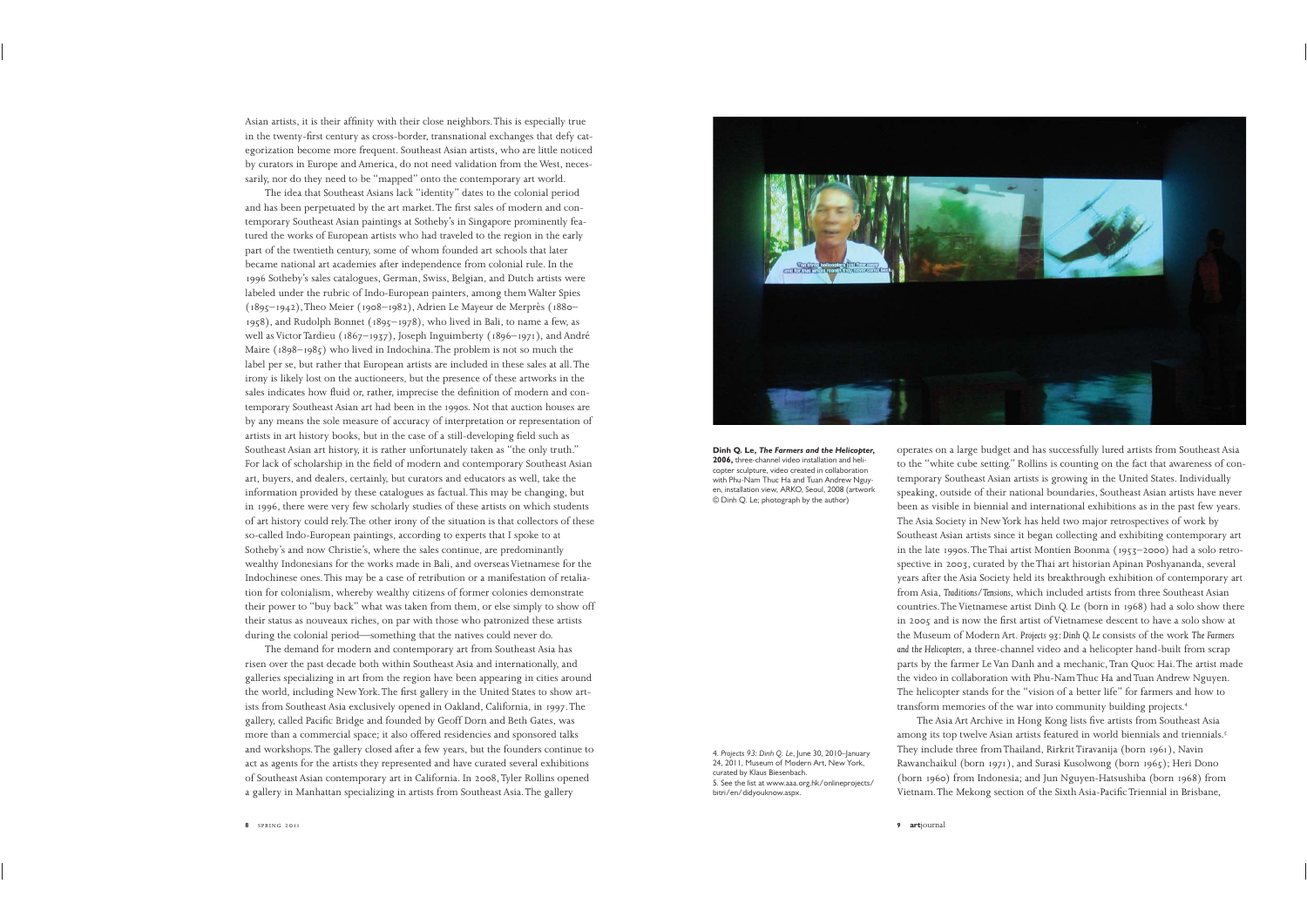with five tons of melted sugar and commemorated the monks who rose against the military dictatorship in Myanmar in 2007.

6. The 1992 *Modern Art in Thailand* is cited above in n. 2. See also Apinan Poshyananda, et al., *Contemporary Art in Asia: Traditions/Tensions*, exh. cat. (New York: Asia Society, 1996). 7. The fi lm was *Manuel Ocampo: God Is My Copilot,*  dir. Philip Rodriguez, City Projects, 2004. Patrick Flores, "Catholic Capital: Consuming Manuel Ocampo," *Positions* 12, no. 3 (Winter 2004): 687– 710.

Australia, in December 2009, mentioned earlier and curated by Richard Streitmatter-Tran, an artist based in Ho Chi Minh City, and Russell Storer, curator at the Queensland Museum of Art, included the artists Sopheap Pich (born 1971), Vandy Rattana (born 1980), and Svay Ken (1938–2008) from Cambodia; Manit Sriwanichpoom (born 1961) from Thailand; Tun Win Aung and Wah Nu (born 1975) from Myanmar; and Bui Cong Khanh (born 1972) and Nguyen-Hatsushiba of Vietnam. For this project, Streitmatter-Tran researched artistic production in three countries bordering the Mekong River, Thailand, Vietnam, and Cambodia, plus Myanmar. His goal was not necessarily to find commonalities among the artists, but rather to reshuffle the deck and redraw the map so that artists could be considered outside the confines of their national boundaries. In Brisbane, the project was well received and gave participating artists an opportunity to express their views on identity politics. At a round-table discussion, several of the artists from Myanmar openly spoke about the conflicts in their country and the adverse condition for artists. Earlier, in 2008. Streitmatter-Tran had collaborated with the Burmese artist Chaw Ei Thein on an installation for the second Singapore Biennale; the work, titled *September Sweetness*, was a pagoda made

When considering cases where Southeast Asian artists have been exhibited, it is tempting to critique the ways in which they have been "othered" in the exhibition process. Many exhibitions of Asian artists in the West since *Traditions/ Tensions* at the Asia Society have similarly tended to emphasize "difference" and situate artists' works within their sociocultural contexts, whereas exhibitions of these artists in Southeast Asia simply focus on their work. One example of the former is another show by Apinan Poshyananda, *Thai-Tanic: Thai Art in the Age of Constraint and Coercion* at Ethan Cohen Fine Arts in New York City in 2003. The art-

The list of artists from Southeast Asia who have gained the attention of curators worldwide is growing every day. The Singapore Biennale, held for the third time March  $I_7$ -May  $I_5$ , 2011, has been successful in uniting local artists with international artists. The 2008 edition featured seventy artists, with twenty-three from Southeast Asia. In 2006, only nineteen artists out of ninety were from the region. Southeast Asia's oldest biennial is the Jakarta Biennale, held since 1982. The show predominantly features artists from Southeast Asia, but its curatorial program also includes themes related to the region by artists from elsewhere. For example, the 2009 edition highlighted the themes of trade, migration, and colonization. Unlike the first two Singapore Biennales, which were curated by Fumio Nanjo, director of the Mori Art Museum in Tokyo, the Jakarta Biennale is not managed by a "star curator." Rather, it is organized by a large committee from the Jakarta Art Council. It may not necessarily have goals as ambitious as other biennials, and it usually falls under the radar of art audiences on the international circuit. However, it does aim to stimulate art production and generate art publics within Southeast Asia.

Artists from Southeast Asia may have earned new platforms for showing their work internationally in recent years, but critical recognition is one thing, and scholarship is another. Only a few of the artists mentioned above have received scholarly attention. The scholarship of modern and contemporary art began with country surveys and only gradually has moved to monographic studies of artists. Curatorial trends have, at times, also followed this pattern, with artists initially lumped together by country and then given individual retrospectives later. But the two paths, scholarly and curatorial, have not always been synchronized. At times, scholarship led the way with museums and galleries following suit, and at other times, it has been the other way around. Examples include the invitation of Apinan Poshyananda to curate the first exhibition of contemporary Asian art hosted by an American museum institution, *Traditions/Tensions* at the Asia Society in 1996, following the publication of his 1992 book *Modern Art in Thailand*: *Nineteenth and Twentieth Centuries*. The decision by the Asia Society Galleries director at the time, Vishaka Desai, to hire a curator from Thailand and include Thai art in its survey of contemporary art from the continent no doubt was informed by Poshyananda's scholarship, for no gallery or museum was carrying work by the artists who were included in the show. Conversely, there have been cases where an exhibition of an artist's work has generated a scholarly article. One example, among many, is the Filipino artist Manuel Ocampo's exhibition at Track Gallery, the film made about him, and a subsequent essay by Patrick Flores in the journal *Positions.*



**Richard Streitmatter-Tran and Chaw Ei Thein,** *September Sweetness***, 2008,** sugar, installation view, Singapore Biennale, 2008 (artwork © Richard Streitmatter-Tran and Chaw Ei Thein; photograph by the artists)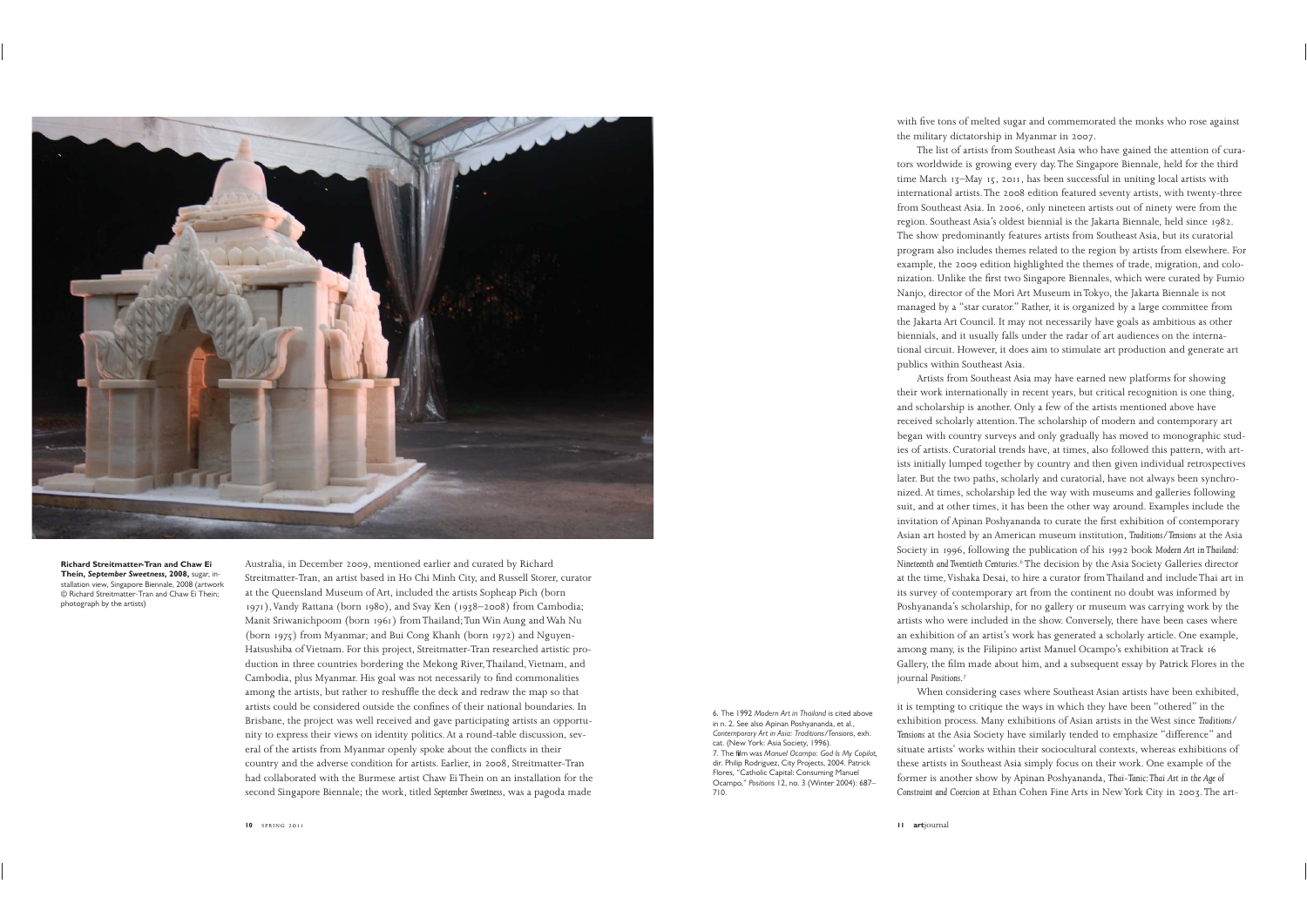13. Karim Raslan, *ASEAN Masterworks*, Kuala Lumpur, exhibition held in conjunction with ASEAN Summit 1997; and *12 ASEAN Artists*, exh. cat., ed. Valentine Willie (Kuala Lumpur: Balai Seni Lukis Negara, 2000). 14. T. K. Sabapathy, ed., *Modernity and Beyond: Themes in Southeast Asian Art*, exh. cat. (Singapore: Singapore Art Museum, 1996). 15. For the fi rst, see Ahmad Mashadi, ed., *Vision and Enchantment: Southeast Asian Paintings*, exh. cat. (Singapore: Singapore Art Museum, 2000). 16. The exhibition was *Beasts, Breasts, and Beauty: Contemporary Southeast Asian Art from a Private Collection*, May 6–29, 2008, Alliance Française de Singapore.

8. Conversation of Jun Nguyen-Hatsushiba with the author, Ho Chi Minh City, December 2007. 9. Meridian International Center, *A Winding River: The Journey of Contemporary Art in Vietnam,* exh. cat. (Washington, DC: Meridian International Center, 1997), 17; "Exhibit of Vietnamese Artwork Arouses Anger among Immigrants," *New York Times* (Santa Ana, Orange County, July 8, 1999).

10. Brian Doan, quoted in Richard Chang, "Photo Set Off Little Saigon," Orange County Register, January 30, 2009, also available at www. michaelpdo.com/Brian%20Doan.htm. 11. See Nora A. Taylor, "Why Have There Been No Great Vietnamese Artists?" *Michigan Quarterly Review* 44, no. 1 (Winter 2005): 149–165. 12. See Ingrid Muan and Ly Daravuth, *The Legacy of Absence: A Cambodian Story* (Phnom Penh: Reyum, 2000).

Like their predecessors during the colonial period, Southeast Asian artists did not become known because they were "discovered" by Western art institutions. The biases and prejudices of Western-centered art historians have nonetheless given visibility to artists from countries such as Vietnam only when the scholars have had use for them "over here," rather than "over there."<sup>11</sup> Major exhibitions and writings about artists from Southeast Asia took place there before the artists were noticed in the West. In Vietnam, national exhibitions have taken place every year since the Vietnamese Fine Arts Association was founded in . Similar exhibitions have taken place in the Philippines, Indonesia, Thailand, Malaysia, and Singapore. In Cambodia, a country devastated by war and genocide, a different set of challenges emerged. While artists were active in the period succeeding colonialism, all creativity stopped when the Khmer Rouge regime took power in 1975. Artists became targets of repression, along with intellectuals and cultural workers, and most were tortured and executed; only a handful survived massacre. In 1999 an American, Ingrid Muan, and a Cambodian art historian, Ly Daravuth, whose family had escaped to France, founded Reyum Institute of Arts and Culture, an institution dedicated to recovering Cambodian's lost cultural heritage and training a new generation of artists. Unlike the school that Georges Groslier founded during the colonial period to teach Cambodians to relearn their lost craft, Reyum focuses on contemporary art and encourages artists to come up with their own modes of expression. The emphasis is on rehabilitation and recovering what Ingrid Muan called "the legacy of absence."<sup>12</sup>

ists were presented as representative voices of political dissent in Thailand. These artists show regularly in Thailand as well in a variety of contexts—not without controversy. But they are rarely considered spokespeople for political dissatisfaction in their country. This situation is common, and not necessarily unique to Southeast Asia. Vietnamese artists are often exhibited as survivors of the war that took place decades ago and often complain that they don't have a chance to unburden themselves from the associations made between their art and their country's history.<sup>8</sup> Sometimes this association does not necessarily originate from Westerners as was the case twice in ten years with exhibitions of Vietnamese art in California. In 1999, a traveling exhibition of 100 works by Vietnamese artists titled *A Winding River* was subject to protests by the Vietnamese overseas community when it was shown at the Bowers Museum in Santa Ana, California. The protesters were critiquing the Hanoi bias to the show and objected to the display of what they considered to be art made by communist party members. More recently, a 2008 exhibition also drew anger in the Vietnamese community over a photograph that showed a young woman with a T-shirt emblazoned with the Vietnamese flag, looking out into the distance. Community members considered this an affront to their political views even though the photograph in question was taken by a Vietnamese American artist, Brian Doan, and was not intended to be patriotic in nature. Quite the contrary. The artist has proposed that it was meant to ask questions about the nature of symbols. He stated that the photo is a comment on fashion, pop culture, and disaffection in a contemporary Vietnam: "She lives in a communist country, but look at her. She is looking away, dreaming. She wants to escape Vietnam. Ho Chi Minh is next to her, but communism is no longer in her. She wants to dream of other things."

> The museum is still embroiled in Singapore's bureaucratic quagmire and periodically suffers from flawed policies, shifts in leadership, weak programming, and lack of vision. Still, it has succeeded in creating a number of milestone exhibitions and has proven itself an invaluable resource for international curators and collections in the region. It can now more positively claim to have an impact on the integration of Southeast Asian artists on the stage of world contemporary art. Among its other influential exhibitions have been *Vision* and *Enchantment: Southeast Asian Paintings* (2000), and, more recently, *Cubism in Asia* (2006) and *Realism in Asian Art* (2010).<sup>15</sup> Another pan–Southeast Asian art exhibition, curated by Iola Lenzi, opened in March 2011. Titled *Negotiating Home*, History, and Nation—Two Decades of Contemporary Art in Southeast Asia, the exhibition presented influential works by artists from the area since the 1990s. Lenzi, who is based in Singapore, has been a leading art critic and curator as well as patron of regional artists since the mid-1990s. She has helped Thai, Vietnamese, and Indonesian artists gain prominence and exposure. In 2008, she exhibited works from her personal collection of contemporary Southeast Asian art at the Alliance Française in Singapore.<sup>16</sup> The Singapore Art Museum has been honoring artists from the region with solo exhibitions for the past few years, especially since 2009 and the appointment of a new director. Tan Boon Hui. In April 2010 it mounted a major retrospective of work by the Indonesian artist FX Harsono (born 1948). The exhibition, *Testimonies*, included a 2009 piece, *Rewriting the Erased*, that revealed ele-

Individually, all Southeast Asian countries have spent the decades following

colonialism developing national art forms and supporting their artists in varying degrees with varying definitions of what constitutes modern and contemporary art. Pan–Southeast Asian art exhibitions were rare until the late 1990s, when a number of events helped to create dialogue among artists from different Southeast Asian countries and provide institutional structures that allow artists to meet and find common ground. The first such event was the growth of ASEAN, founded in 1967, with the addition of Vietnam, Laos, Cambodia, and Myanmar from 1995 to 1999. Exhibitions of ASEAN artists took place in Kuala Lumpur in 1997 and 1999.<sup>13</sup> And prizes for top ASEAN artists were awarded in Singapore through corporate sponsorship in 1999. The second significant event was the opening of the Singapore Art Museum in January 1996. After decades of rapid economic growth, the Singapore government decided that it should serve as region's cultural hub. It poured millions of dollars into creating art and history museums, cinemas, and concert halls. Local critics dismissed the government's patronage of the arts as expensive and "hollow." Singapore's cultural policies have been strongly criticized by cultural critics, such as Weng Choy mentioned earlier, because of the government's censorship practices and its lack of depth in its cultural displays. But it is perhaps precisely for that reason that it was and is the perfect place for a Southeast Asian art museum. Although in the beginning it arrogantly promoted itself as a voice of authority in a region that is still economically challenged, and although its location in Southeast Asia's richest country is still resented by its neighbors, strangely echoing colonialist policies, the museum has played an important role in bringing together artists from the region in a relatively nation-neutral way. Its inaugural exhibition in 1996, Modernity and Beyond, was the first comprehensive survey of modern Southeast Asian art to be exhibited in the region.<sup>14</sup> It is still the only pan–Southeast Asian art museum in the region.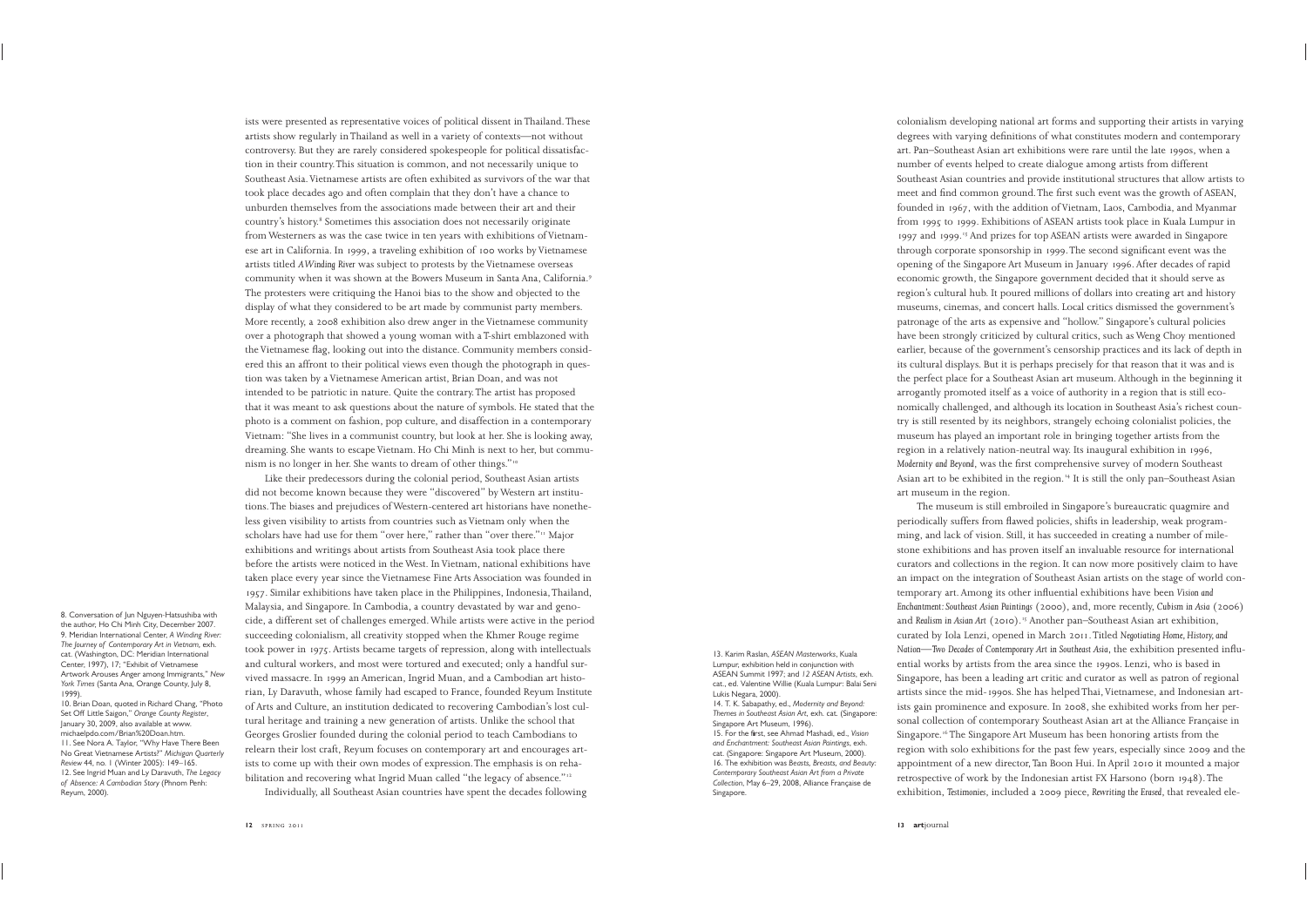17. Iola Lenzi, "FX Harsono at SAM: How Exhibitions Can Build the Canon," *C-Arts* 13 (March–April 2010), available online at www.cartsmag.com/betac-artsmag/index.php/articles/ view/121.

ments of the artist's biography. Harsono is a descendent of Chinese immigrants who were forced to change the family name upon their arrival in Indonesia. The artist stated that he had forgotten how to write his own name in Chinese characters. During the course of the show, he sat at a desk writing his name. In a review of the exhibition, Lenzi wrote that his work "serves to mark the difference between engaged art that takes risks, looks forward, and aims for change."

bly he has organized performance-art workshops in Singapore, Hanoi, Bangkok, Kunming, and Norway, in addition to relentlessly promoting the cause of Vietnamese experimental art abroad. He epitomizes the concept of the artist as curator, as his own creative process centers on challenging his country's cultural policies and demanding artistic freedom. He has used his exhibitions as forums for speaking against censorship, corruption, and lack of intellectual liberties. His exhibitions carry his voice, mediated through the work of other artists. For that, he is not always popular, but he continues to push his agenda forward and has been immensely influential among the younger generation of Vietnamese artists. A number of artists of Vietnamese heritage who grew up in the United States have relocated to Ho Chi Minh City and transformed the local art scene. Aside from Streitmatter-Tran and Nguyen-Hatsushiba, the list includes Sandrine Llouquet (born 1975), Tuan Andrew Nguyen (born 1976) and Phu-Nam Thuc Ha (born 1974), mentioned earlier as collaborators with Dinh Q. Le. Llouquet, Streitmatter-Tran, Nguyen-Hatsushiba, and Hoang Duong Cam (born 1974), an artist from Hanoi who relocated to Ho Chi Minh City in the 1990s, formed the artist collective Mogas Station. The collective made its first appearance at the

As elsewhere, Southeast Asian artists, naturally, have depended on curators to attract audiences. Along with the rest of the world that has seen the rise of the "star curator," Southeast Asia has also produced its share of big names. Aside from Poshyananda, mentioned earlier, who earned his PhD in Southeast Asian art history from Cornell University, a number of regional curators have been shaping the course of Southeast Asian art and moving it into a variety of directions by promoting avant-garde and experimental practices and pushing artists out of the commercial galleries into public spaces, biennials, triennials, and international museums. The Hanoi-based artist Tran Luong (born 1961) is an example of an independent curator who has mentored young artists in Vietnam and facilitated artistic exchanges between Vietnamese and international artists. Most nota-





**Manit Sriwanichpoom, title of work TK, year of creation TK,** installation view, Alliance Française de Singapour, May 2008 (artwork © Manit Sriwanichpoom; photograph by the author)

**F. X. Harsono,** *Rewriting the Erased***, 2009,** installation and performance. Installation collection of Singapore Art Museum (artwork © F. X. Harsono; photograph provided by Singapore Art Museum)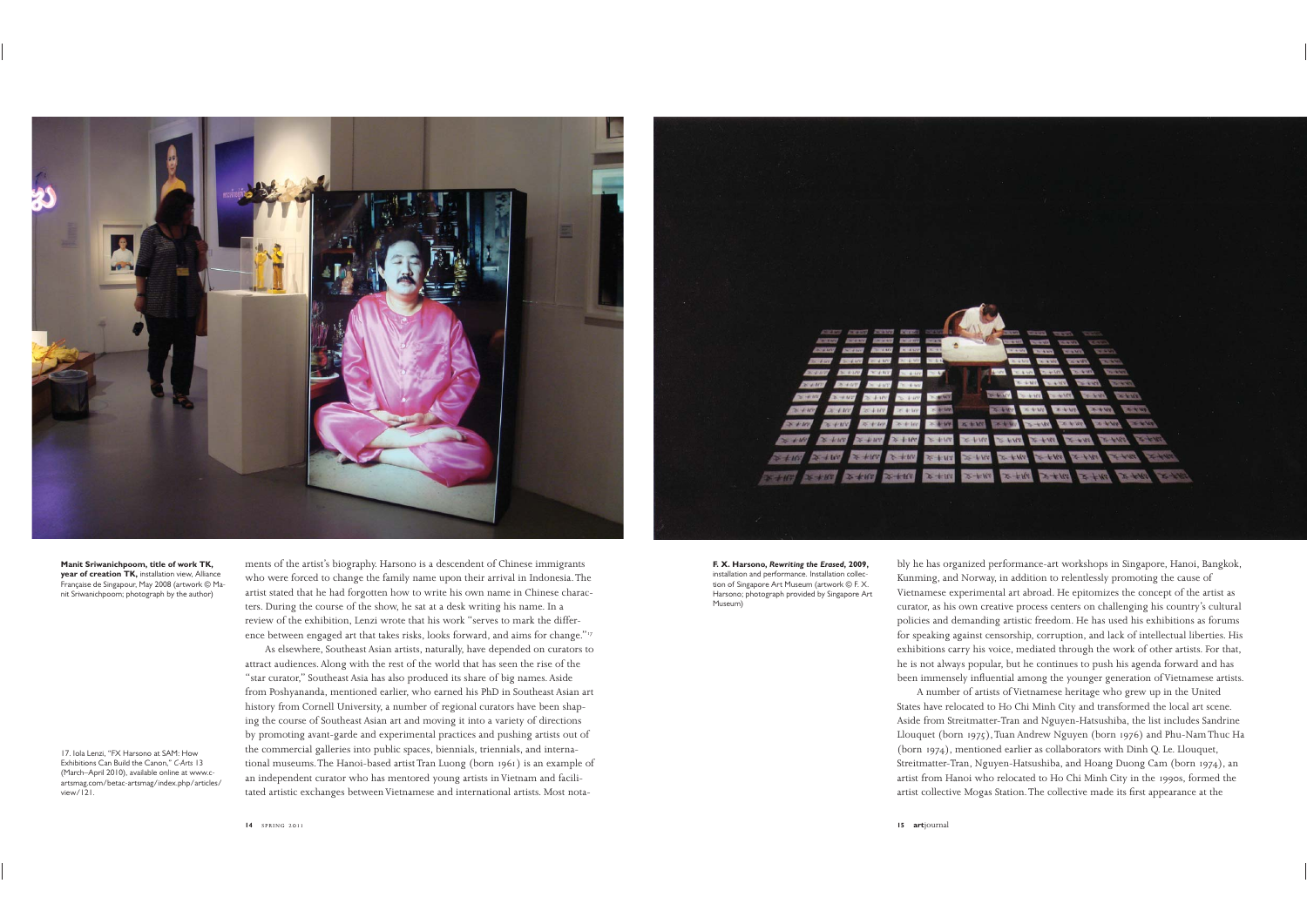18. Flaudette May V. Datuin, "Women Imaging Women: Feminine Spaces, Dissident Voices (Categories for a Feminist Intervention in the Art Histories of Southeast Asia)" in *Text and Subtext: Contemporary Art and Asian Women*, exh. cat., ed. Binghui Huangfu (Singapore: Earl Lu Gallery, 2000), 16–31.

2006 Singapore Biennale with a mock art journal. Its members also appeared at the 2007 Venice Biennale, where they presented a video in one of the cafes. Llouquet and her partner, Bertrand Peret, are also behind the initiative called Wonderful District, a project to link artists to the community in a series of talks and public art installations.

Curating has become the primary means for opening avenues of research in Southeast Asian art and thinking critically about creative conditions for artists in the region. Curators have moved the discussion beyond national borders and are thinking thematically across geographical lines. Flaudette May V. Datuin, an art historian at the University of the Philippines, organized a series of exhibitions, workshops, and artists' talks on the theme of trauma and its impact on women. Titled Trauma Interrupted, the series began in 2005. Trauma refers not only to war and its aftermath, including the wars in the Pacific and Vietnam, but also domestic violence and suffering caused by injustices toward women. For the project, Datuin selected artists primarily from the Philippines, but other artists in the region share similar stories with the women represented in the show. This kind of cross-border, cross-disciplinary, cross-cultural thematic curatorial project allows artists to meet and interact with one another on different grounds than as representatives or ambassadors of their own countries to the rest of the world. Indeed, Datuin's curatorial project and her scholarship have brought attention to the ways in which women artists from places like Thailand, Indonesia, the Philippines, and Vietnam have contributed to feminist causes and our understanding of feminism.

Several inter–Southeast Asian projects have also successfully brought together artists from the region without delegating them to stand for their countries. Asiatopia and the Future of Imagination are performance-art festivals that take place in Thailand and Singapore respectively. These festivals offer artists the opportunity to learn from one another and are less about demographics than about exchange. Seiji Shimoda, the director of the Nippon International Performance Festival in Japan, has been inviting performance artists from Southeast Asia for decades. He has traveled to Myanmar and Vietnam to conduct workshops for budding performance artists and inspired interest in the medium. Performance artists from Singapore such as Jason Lim (born 1966), Lee Wen (born 1957), Amanda Heng (born 1951), and Tang Da Wu (born 1943) have been performing at festivals around the world, not so much as ambassadors of their countries than as ambassadors for the art form. In Hanoi, Luong has been organizing performance festivals to connect with other artists in the region. Since performance requires physical presence and participation, the festival events draw artists together in ways that exhibitions of paintings or sculptures cannot. Performance art has become immensely popular in the past few years in Vietnam mostly because it offers artists the opportunity to travel and interact with audiences both within Vietnam and abroad. It is also a means of becoming known among a larger public. Unlike performance artists in the United States or Europe who often use video and film to document and project their projects, performance art in Southeast Asia is event-based and offers artists an immediate viewership. Performance events often take place in alternative or artist-run spaces that are operated by young artists outside official art circuits. Luong epitomizes the artist as curator idea. His charisma inspires artists to participate in his projects,



**Tran Luong,** *Welts***, year of creation TK,** performed at ARKO, Seoul, Korea, January 2008 (artwork © Tran Luong; photograph by the author)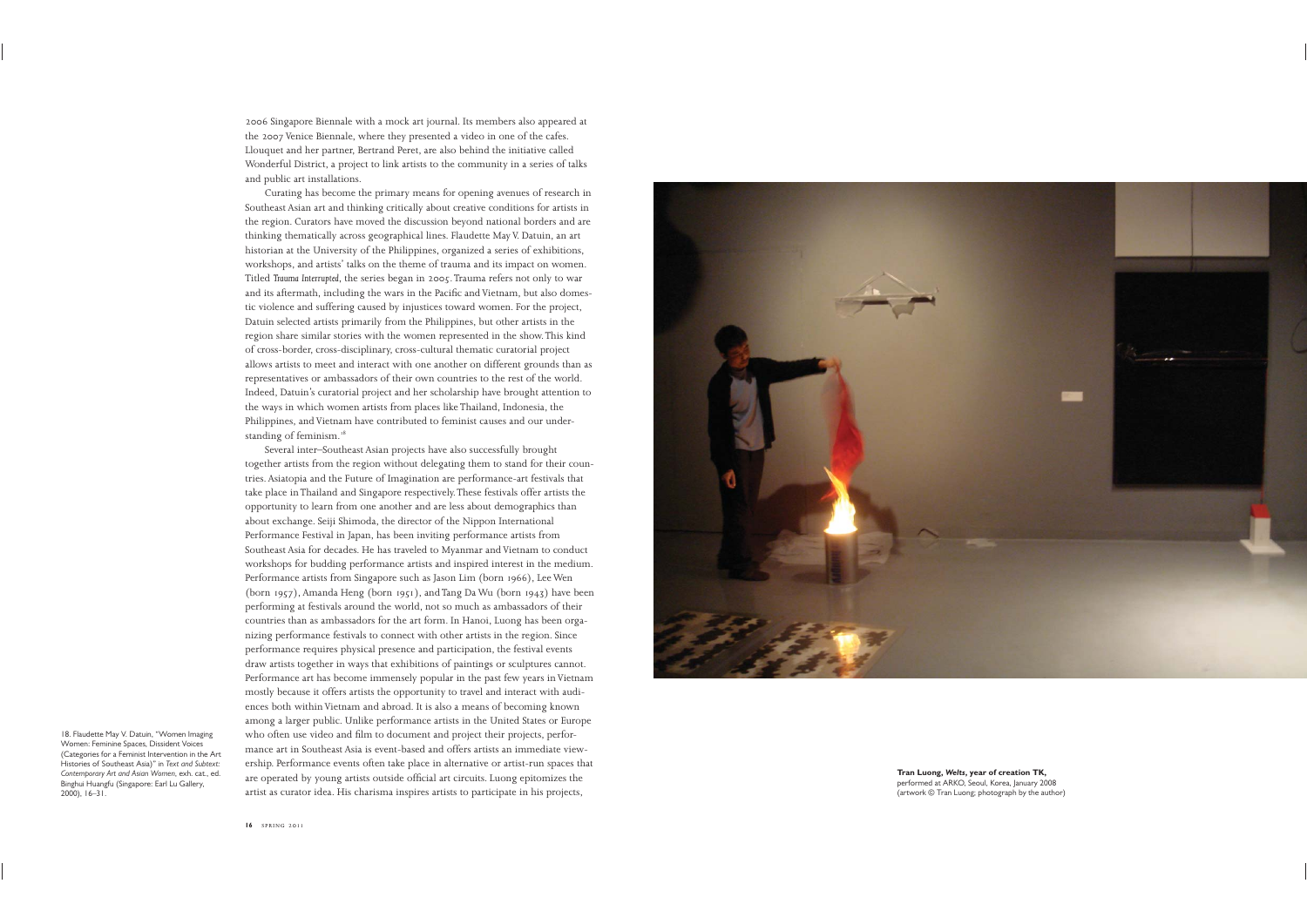**18 19 art**journal



20. See *The Quiet in the Land: Luang Prabang*, ed. France Morin and John Alan Farmer (New York: Quiet in the Land, 2010); and Valerie Cassel France Morin, Apinan Poshyananda, Mari Carmen Ramírez, Caroline Turner, and Igor Zabel, "Beyond Boundaries: Rethinking Contemporary Art Exhibitions, *Art Journal* 59, no. 1 (Spring 2000):  $4 - 21$ 

19. See Nora A. Taylor, "What's Art Got to Do With It?" *C-Arts* 11 (November–December 2009): 22–25.

which become his mode of expression. He is also disillusioned with his country's politics and uses performance events to draw attention to what is sorely lacking: an infrastructure for contemporary art practices.

Interregional projects have also arisen between China and Southeast Asia with the creation of the Ho Chi Minh Trail program. An offshoot of the Long March Project based in Beijing, it is an interactive, community-collaborative art project involving artists from China, Vietnam, Cambodia, and Laos. In Beijing, the project was originally led by Zoe Butt, who has since relocated to Ho Chi Minh City to develop projects with the artist-run nonprofit art space San Art, founded by Dinh Q. Le and Tiffany Chung. Community art projects are not new to the region. In 2004, France Morin initiated Quiet in the Land: Luang Prabang, a follow-up to her previous Projeto Axe Brazil of 1997-2000. Quiet in the Land is based on the notion of contemporary art as a socially grounded practice. Based in Luang Prabang, Laos, the project entailed collaborations between eleven international and three Laotian artists from 2004 to 2008. The international artists included three from Southeast Asia, Nguyen-Hatsushiba, Dinh Q. Le, and Tiravanija, three others from Asia, Cai Guo-Qiang, Shirin Neshat, and Shahzia Sikander; the Americans Ann Hamilton, Janine Antoni, and Alan Sekula, the German Hans-Georg Berger, and Marina Abramovic.<sup>20</sup> Each artist created works with local people, including artisans, monks, and art students. These alternative modes of curating and exhibition thrive on the inclusion of local communities of artists. Their benefit to these communities, however, is debatable. On the one hand, they provide exposure of contemporary art practices to artists in the periphery, but they could also be mistaken for charity projects by artists from the "First World" toward those in the developing world. While it is true that the project involves artists with world reputations, one could argue that it has brought international recognition to the region and therefore acts more as an equalizer than a divider.

> Art in 2003, and 50 Years of Modern Vietnamese Art: 1925–1975 in 2005. Aside from galleries in Southeast Asian national capitals that represent their country's artists, a few have also taken on artists from neighboring countries. Several commercial galleries have developed curatorial projects of their own that have served not only to bring attention to rising artists but also to act as links to the community. Valentine Willie, for example, a gallery based in Kuala Lumpur with branches in Denpasar and Singapore, has represented artists from Thailand, Malaysia, Indonesia, and Vietnam, and is actively involved in building artistic exchanges through diverse exhibition programs. Galleries in the region have also been mentoring young artists and helping them connect with one another. This includes sponsoring artists' talks and discussions. In some cases, the lines between commercial galleries and artist-run spaces are blurred, as the galleries have served

Another curatorial project that prompted cross-regional discussions was curated by the artist-scholar-curators Yong Soon Min and Viet Le. Titled *TransPop: Vietnam Korea Remix*, the exhibition examined the legacy of war and trauma on Korean and Vietnamese societies through the lens of popular culture. It also looked closely at the influences of Korean culture on Vietnamese contemporary society as well as the wave of migrations from Vietnam to Korea. The artists participating in the show were all born in the 1960s and 1970s and grew up amid economic hardships and postwar trauma. Their works are engaged in conversations about modernity, popular culture, and contemporary life in Korea and Vietnam, but they also speak of intersections of history between these countries and the United States. This kind of project offers a different perspective on region, identity, and history. The paths of contemporary art can be seen as coming not from the West, but across the Asian continent. Japan has also been influential in reconfiguring art histories and art trajectories within Asia. Since it was founded in 1979, the Fukuoka Art Museum has been hosting contemporary Asian art events, notably the Asian Art Triennial. In addition to collecting modern and contemporary Southeast Asian art, the museum, renamed Fukuoka Asian Art Museum in 1999, has been organizing exhibitions that have also served to connect artists from Japan and from the continent. The exhibitions of Southeast Asian art have included a 1992 show of new art from Southeast Asia, a 1997 show titled *The Birth of Modern Art in Southeast Asia*, *15 Tracks: Contemporary Southeast Asian* 

**Interior of San Art, Ho Chi Minh City, 2009** (photograph © the author)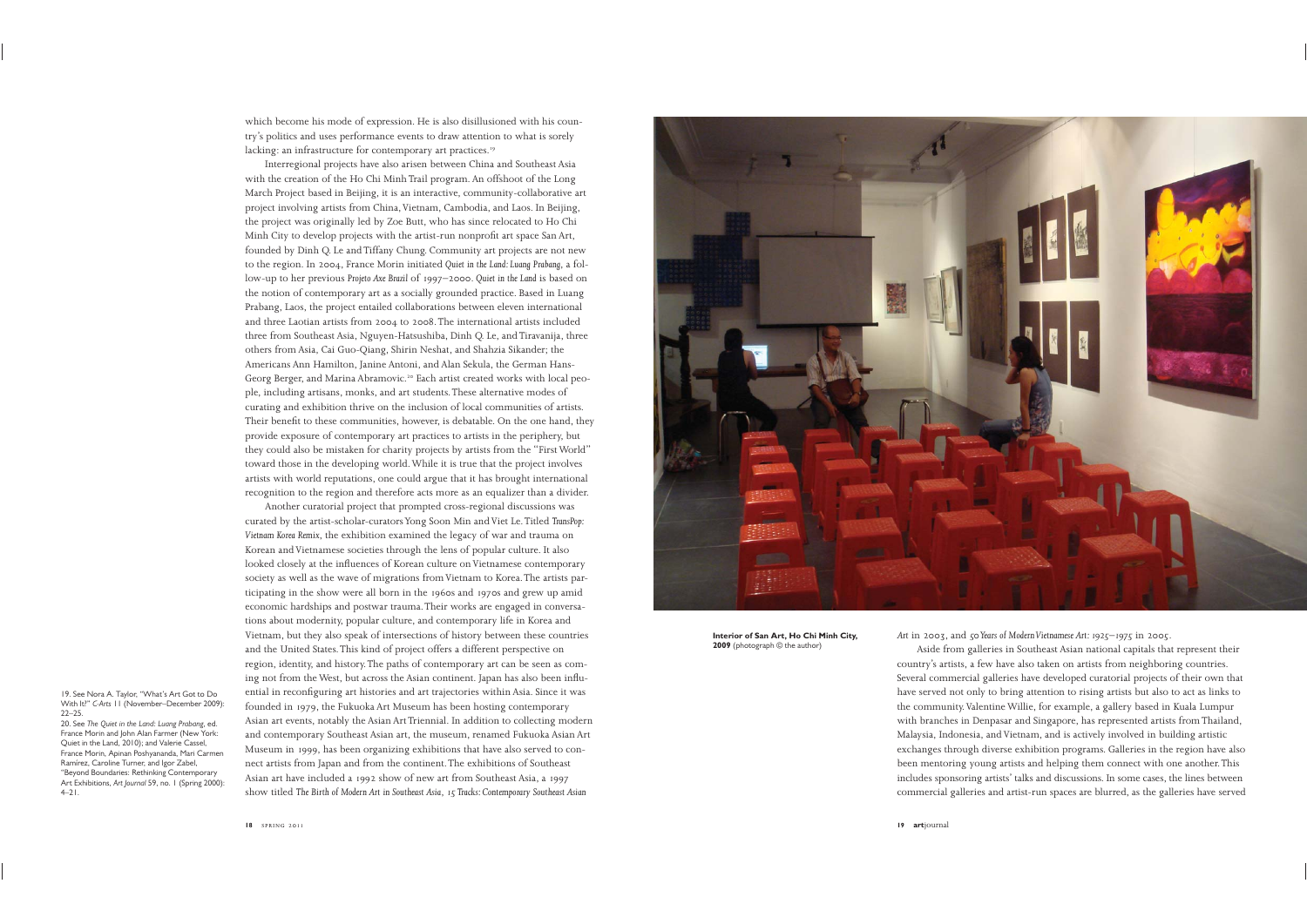**20 21 art**journal

as art advisors and curators rather than dealers. Similarly, artist-run spaces have acted as agents for younger artists, securing clients and negotiating exhibitions with international museums. In Vietnam, spaces such as Nha San Duc in Hanoi and San Art in Ho Chi Minh City have acted as liaisons between collectors and buyers, curators and museums. In Singapore, the Substation has acted as a forum for experimental art practices, and in Indonesia, Cemeti has created a space for artists and critics to research contemporary art practices and create works without government interference. In Ho Chi Minh City, a number of spaces for readings, lectures, and exhibitions have recently opened, such as Wonderful District, Zero Station, Salon Himiko, and Rich Streitmatter-Tran's Dia Projects. These are grassroots projects that are fitting to Southeast Asian circumstances because most of these countries, aside from Singapore, lack the proper infrastructure for art to thrive on an official level. It takes individual initiatives to get things moving. Increasingly, these projects are defining Southeast Asian art. In an interview with Grant Kester, the Singaporean artist Jay Koh reflected on what characterizes Southeast Asian art.<sup>21</sup> He commented that it was the networks that artists were creating with their neighbors that created the art of the region. Perhaps, like ancient trade and navigation systems, the art is in the exchange. If one cannot speak of a Southeast Asian art proper any more than one artist can stand for the whole region, one can say that Southeast Asia's lack of such singular identity is its trait. To attempt to define modern and contemporary Southeast Asian art as derivative of or as a reaction against Western art is missing the point. Some participatory practices have their origins in Southeast Asia. Aside from Rirkrit Tiravanija, who inspired the term "relational aesthetics," other Thai artists have become leading players in the world of socially engaged art practices. The scholar Sandra Cate identifies this "turn toward the participatory" as rooted in Buddhist practices that invite interaction between objects and audiences.<sup>22</sup> The relevance

21. Grant Kester, "Interview with Jay Koh and Chu Chu Yuan," in *Modern and Contemporary Southeast Asian Art: An Anthology*, ed. Nora A. Taylor and Boreth Ly (Ithaca: Cornell University SEAP Press, forthcoming). 22. Sandra Cate, "Thai Artists, Resisting the Age of Spectacle," ibid.



and currency of this attitude was startlingly clear just this past spring, when mil-

**Artists gather at Nha San Duc, Hanoi, Vietnam, 2009** (photograph © the author)

**Rirkrit Tiravanija with the sta! of Sunny's Café** at the School of the Art Institute of Chicago, January 2008 (photograph © the author)